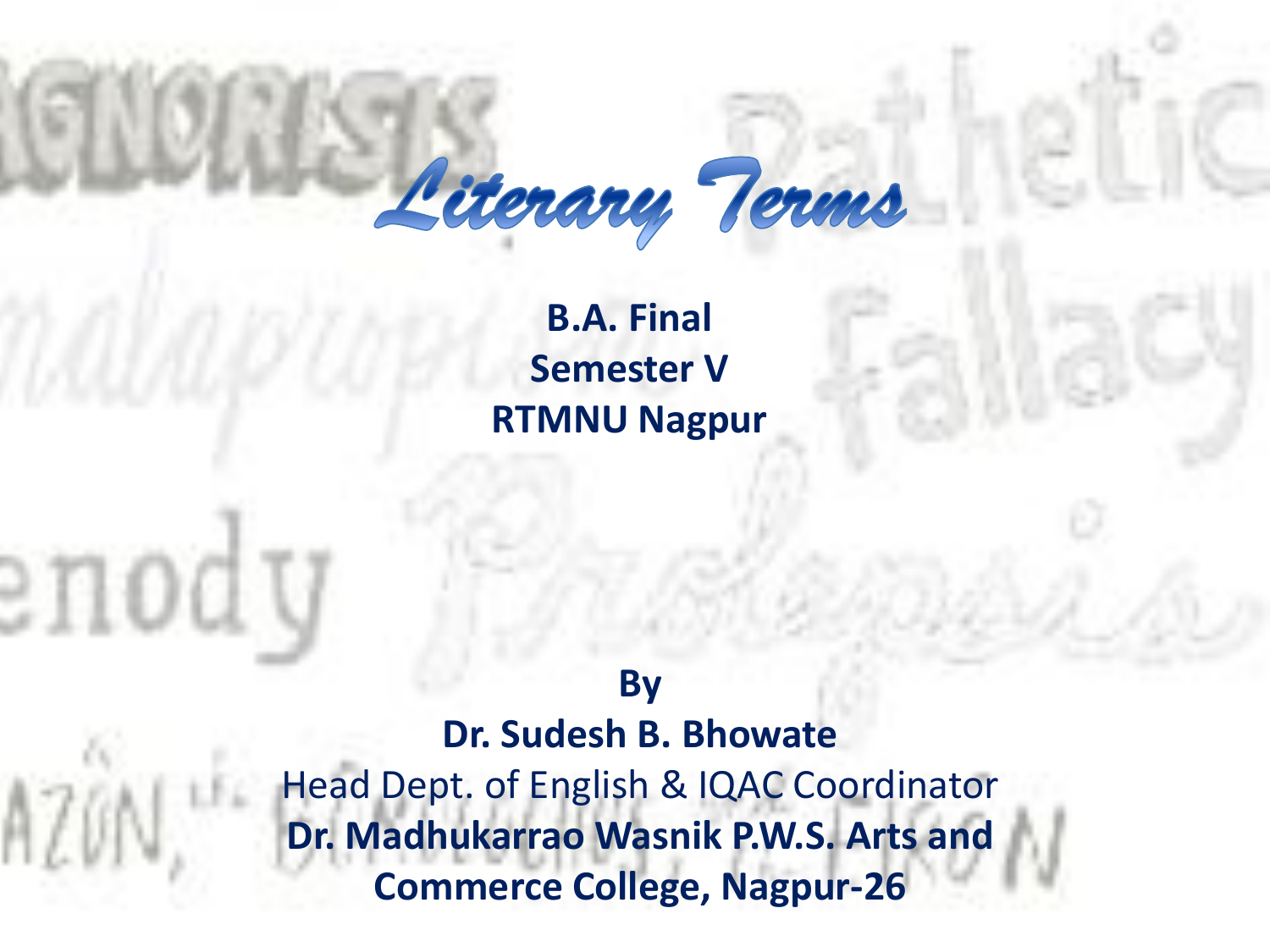Literary Terms for the semester V

**Q** Surprise

**Q** Suspense

□ Sub-plot

**Q** Anti-hero

 $\Box$  Intrigue

 $\Box$  Catharsis

 $\Box$  Three Unities

 $\Box$  Hamartia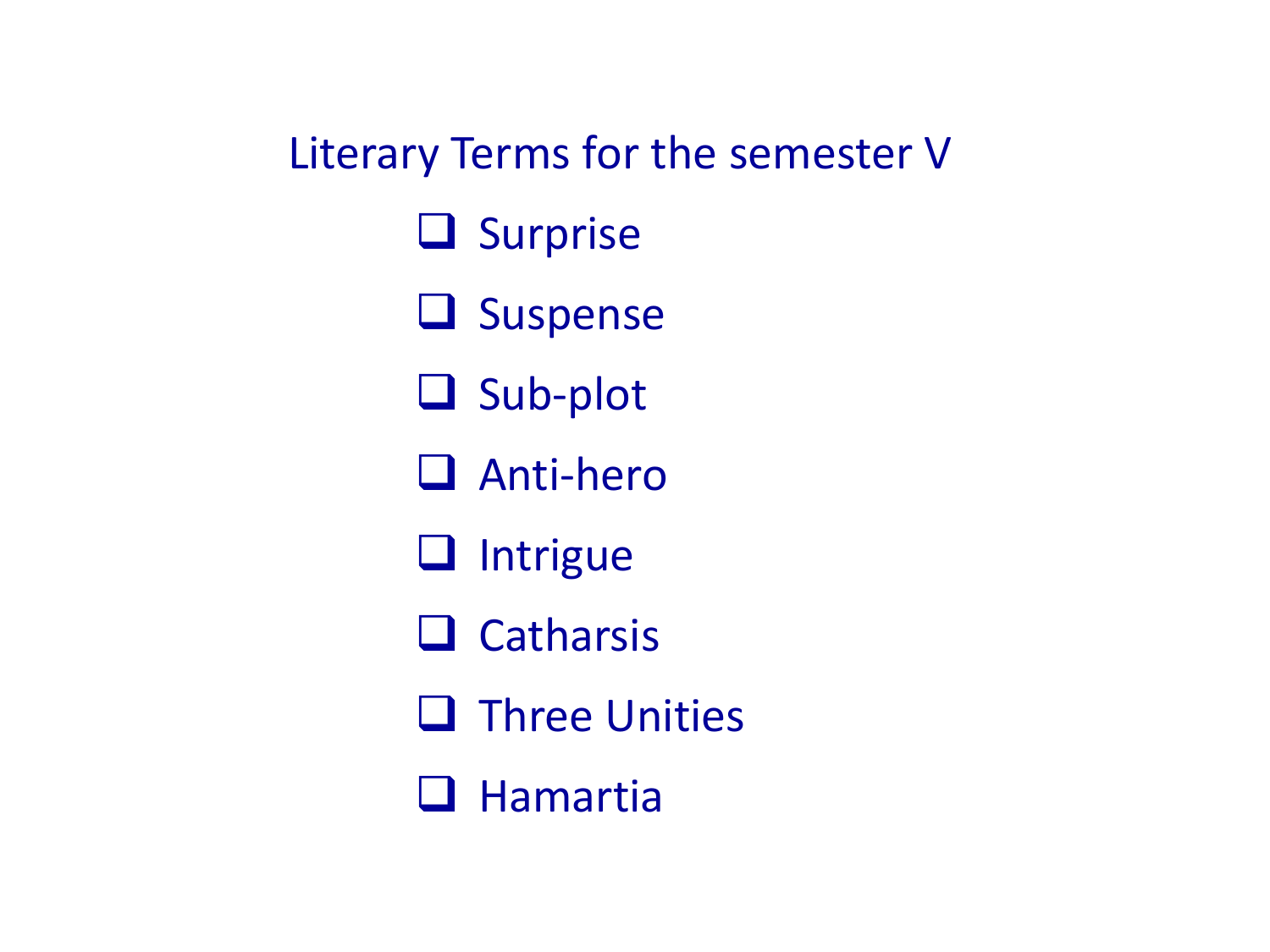



Surprise is a kind of dramatic tool that is about the unexpected or doing exactly what the viewer's doesn't see coming of actions. Most of the people like to find order and expect a certain level of this as a constant. Dramatist or novelist creates surprise or add element of surprise with an unexpected idea or use of the layout to shake thinks up in the minds of viewers.



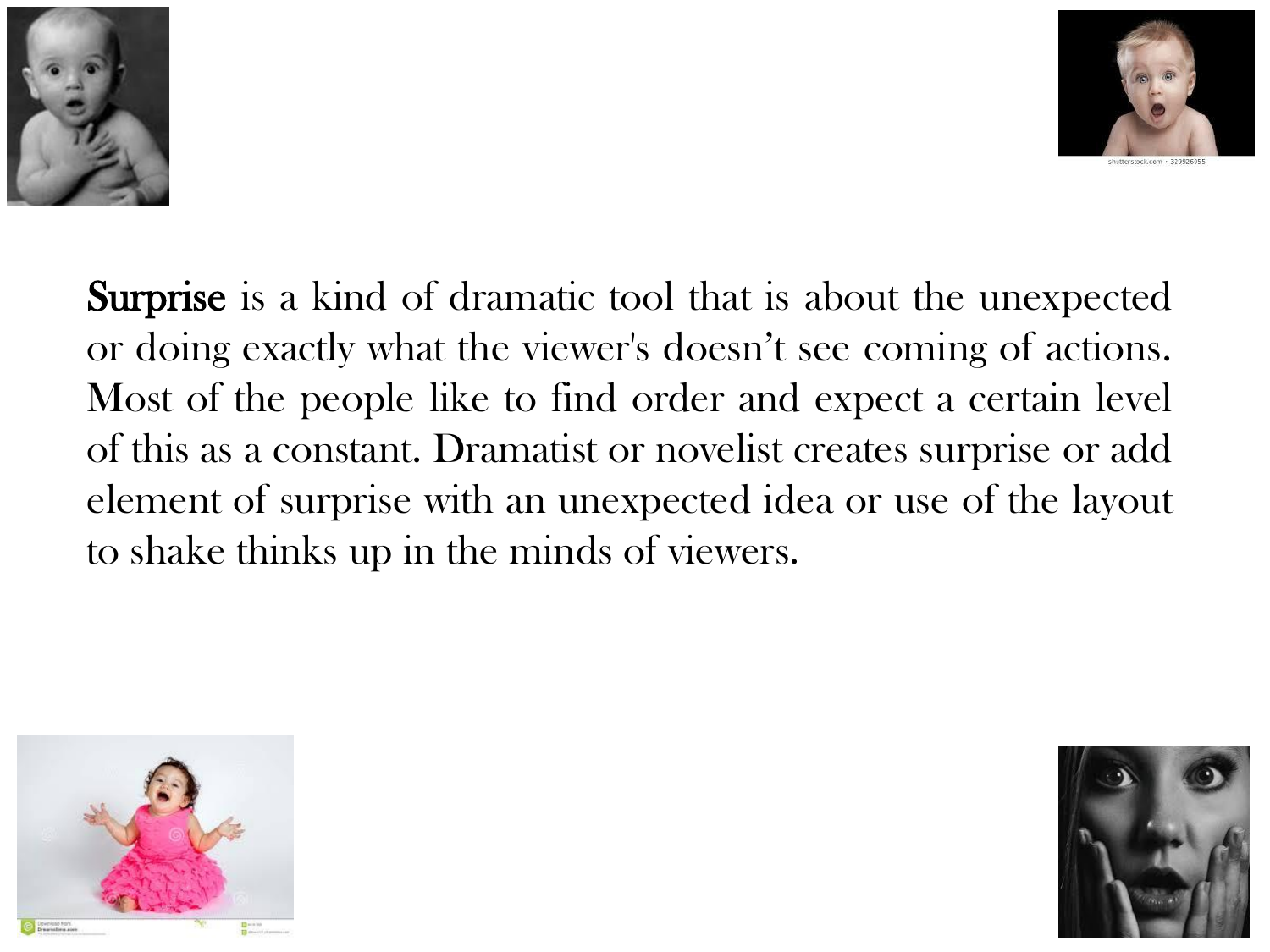One of the most significant device in storytelling is known as 'peripeteia.

According to Aristotle it means 'a change by which the actions veers around to its opposite, subject always to our rule of possibility or necessity'.

Means of presenting the reader with a plot device which completely defies a reader's expectations.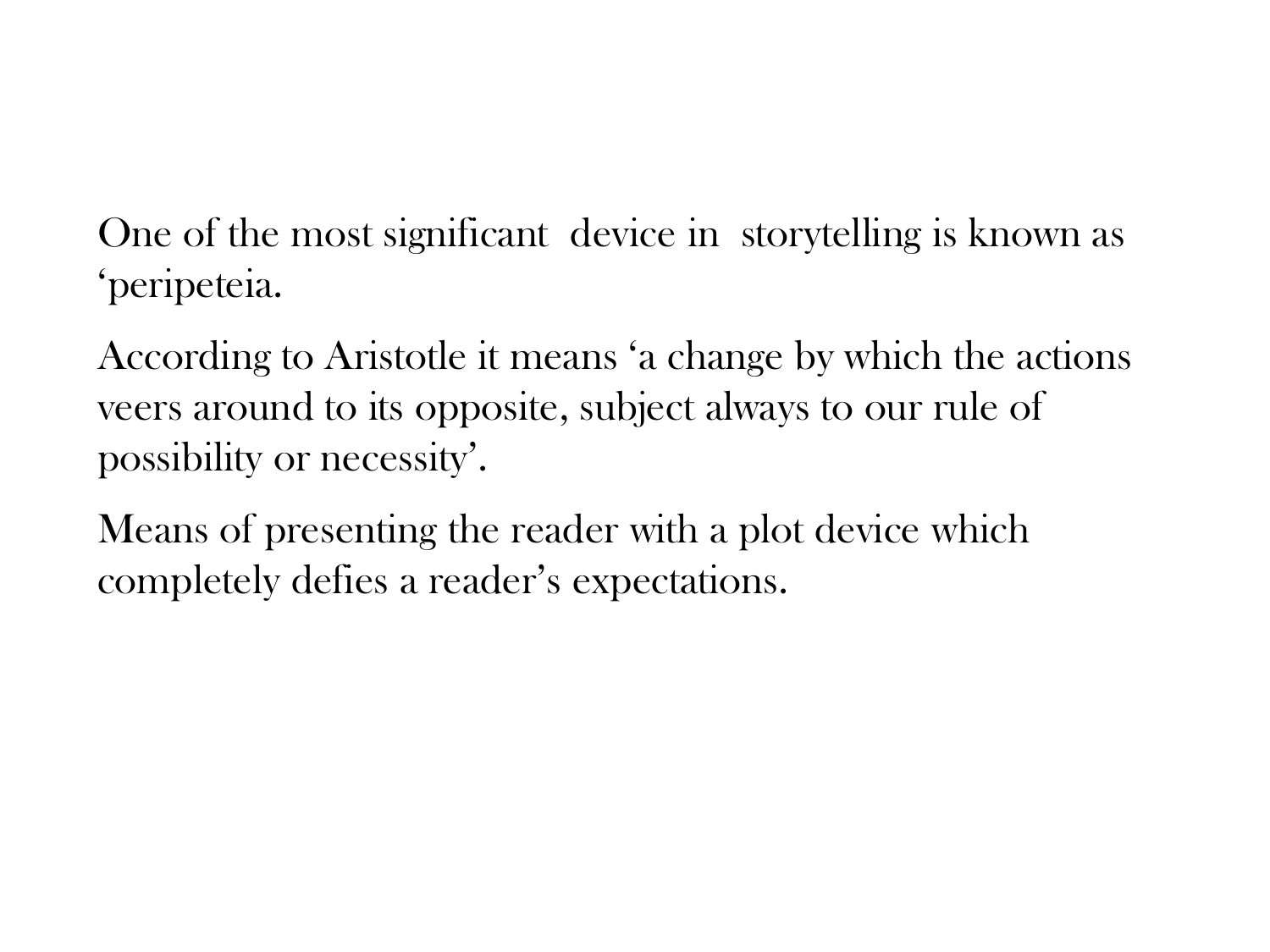- **1. Identity:** the character not turn out to be who they appear to be
- 2. Motive: a sudden or gradual shift in motive can also falls under the element of surprise.
- 3. Perception: the idea that the world as we perceive it is not as it initially appears to be
- 4. Misfortune: as opposite to the psychological nature of motive, an act of misfortune is built on a physical occurrence of a surprise event, something which happens totally beyond your characters control, but perhaps as an indirect result of their actions.
- 5. Betrayal: the element of surprise can also take the form of betrayal of some kind. A story which sees a characters achievement denied, a moment of glory stolen or the goal they've been striving towards debased by another's malevolence are the most obvious means of achieving surprise.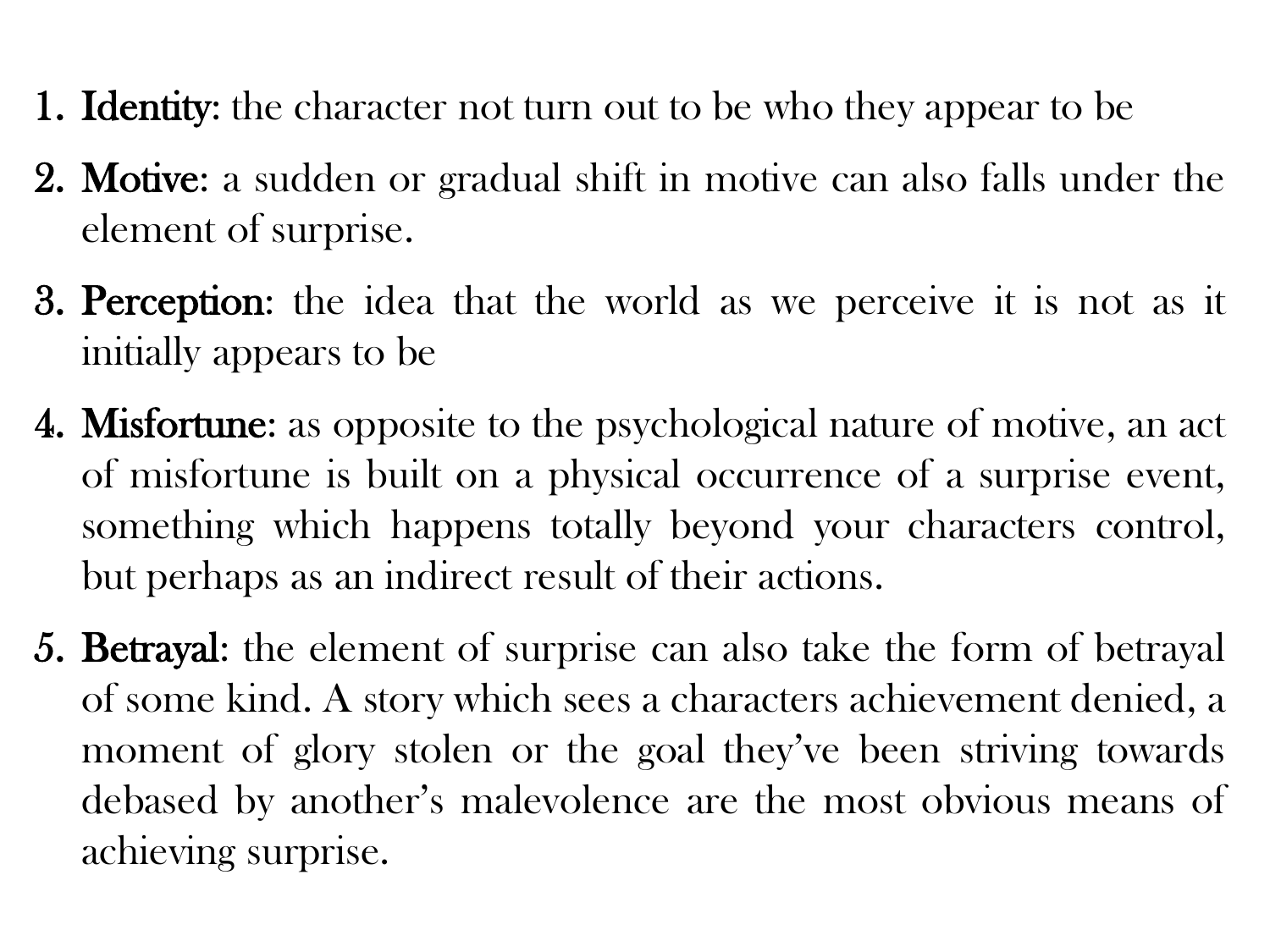

#### **Suspense**

A state of uncertainty, anticipation and curiosity as to the outcome of a story or play, or any kind of narrative in verse or prose. The suspense in Hamlet, for instance, is sustained throughout by the question of whether or not the Prince will achieve what he has been instructed to do and what he intends to do.

The plan, design, scheme or pattern of events in a play, poem or work of fiction; and, further, the organization of incident and character in such a way as to induce curiosity and suspense (q.v.) in the spectator or reader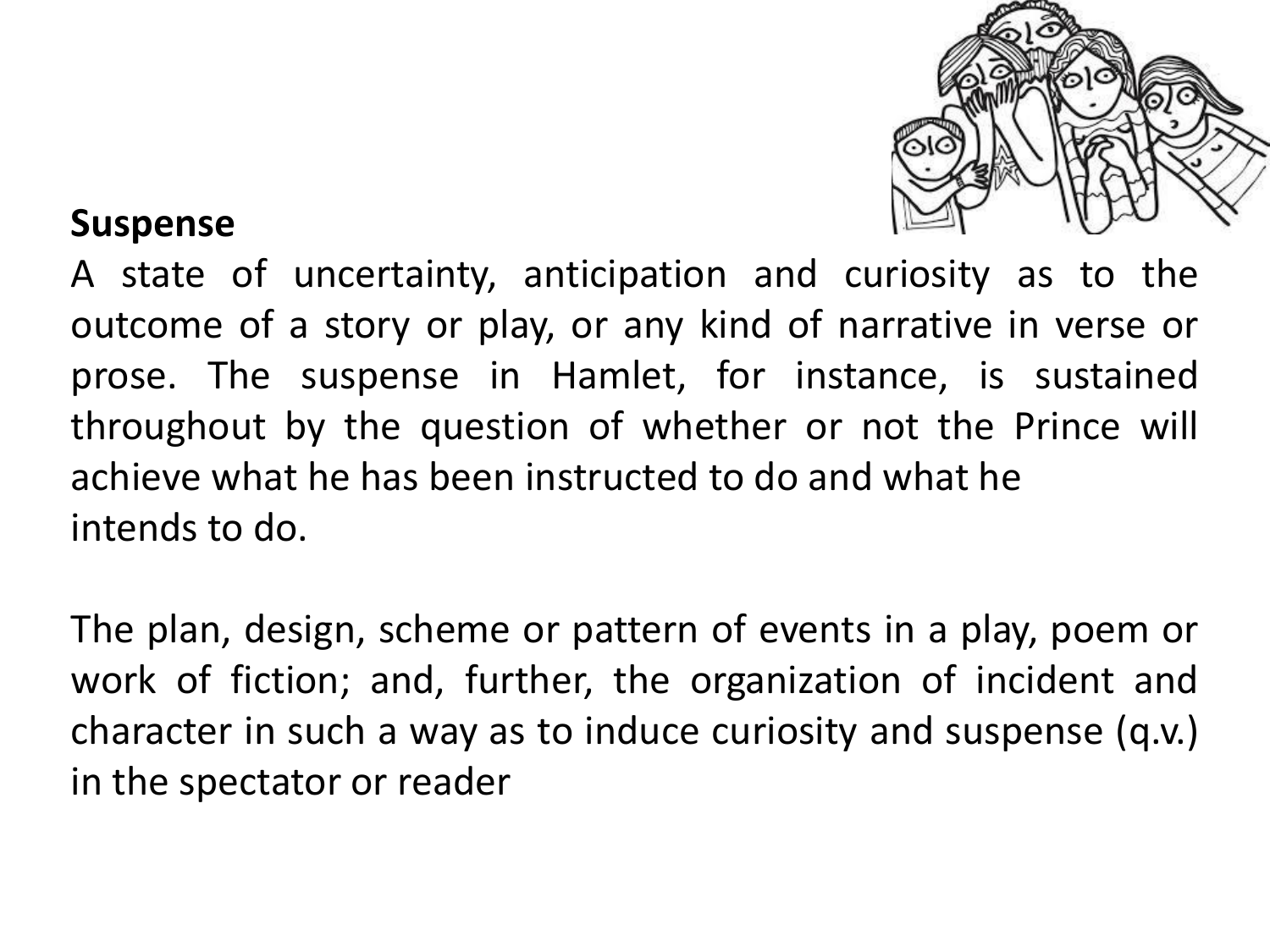# Sub-plot

a secondary sequence of actions in a dramatic or narrative work, usually involving characters of lesser importance (and often of lower social status).

A subsidiary action in a play or story which coincides with the main action.

## **Difference**

**Main Plot**: Primary storyline of the Play **Sub Plot**: Secondary Storyline of the play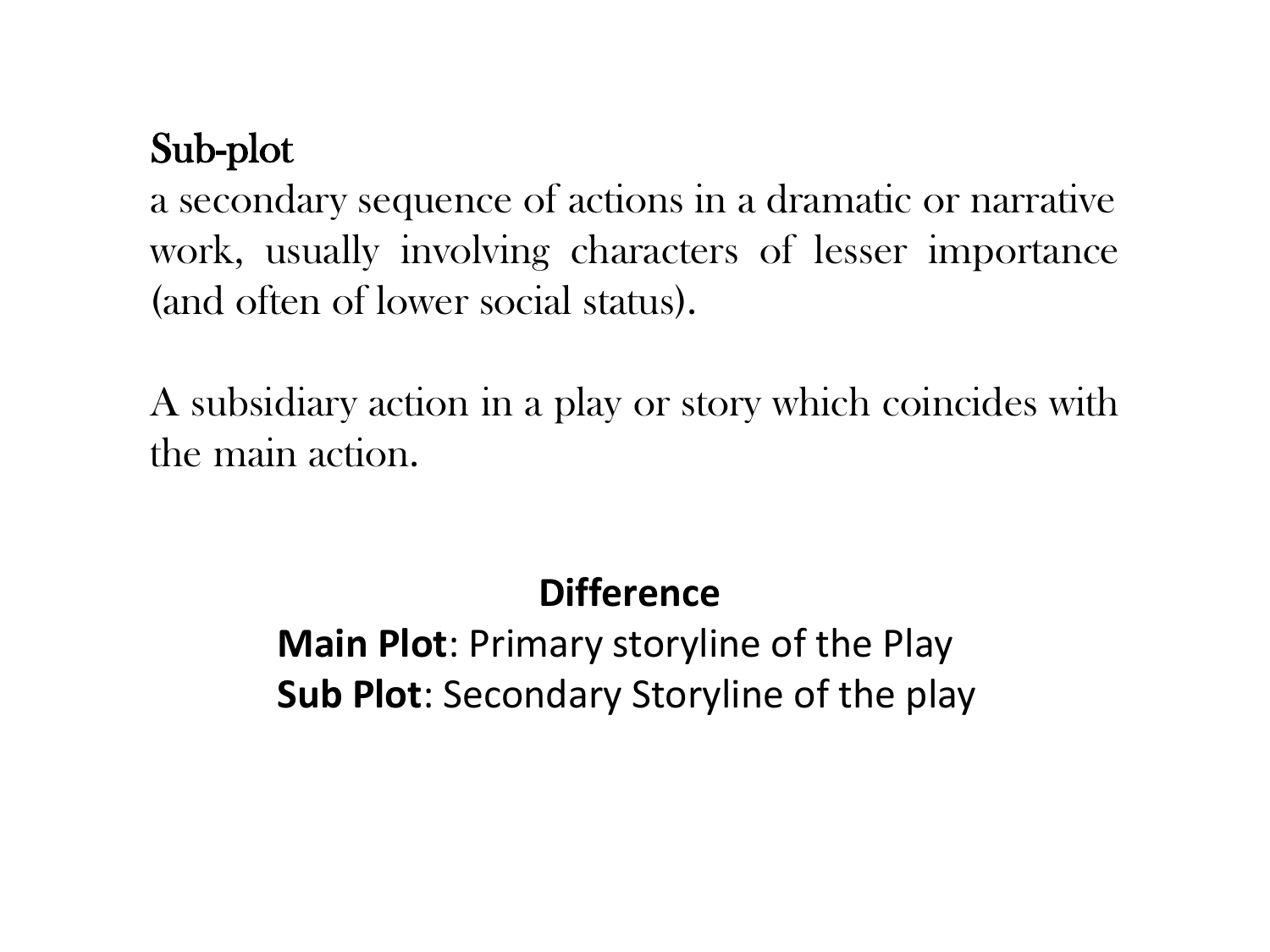The subplot may be related to the main plot as a parallel or contrast, or it may be more or less separate from it. Subplots are especially common in Elizabethan and Jacobean drama.

For example, the comic subplot involving Stefano and Trinculo in The Tempest; and the serious one involving Gloucester, Edmund and Edgar in King Lear. The subplot became increasingly rare after the 17th c.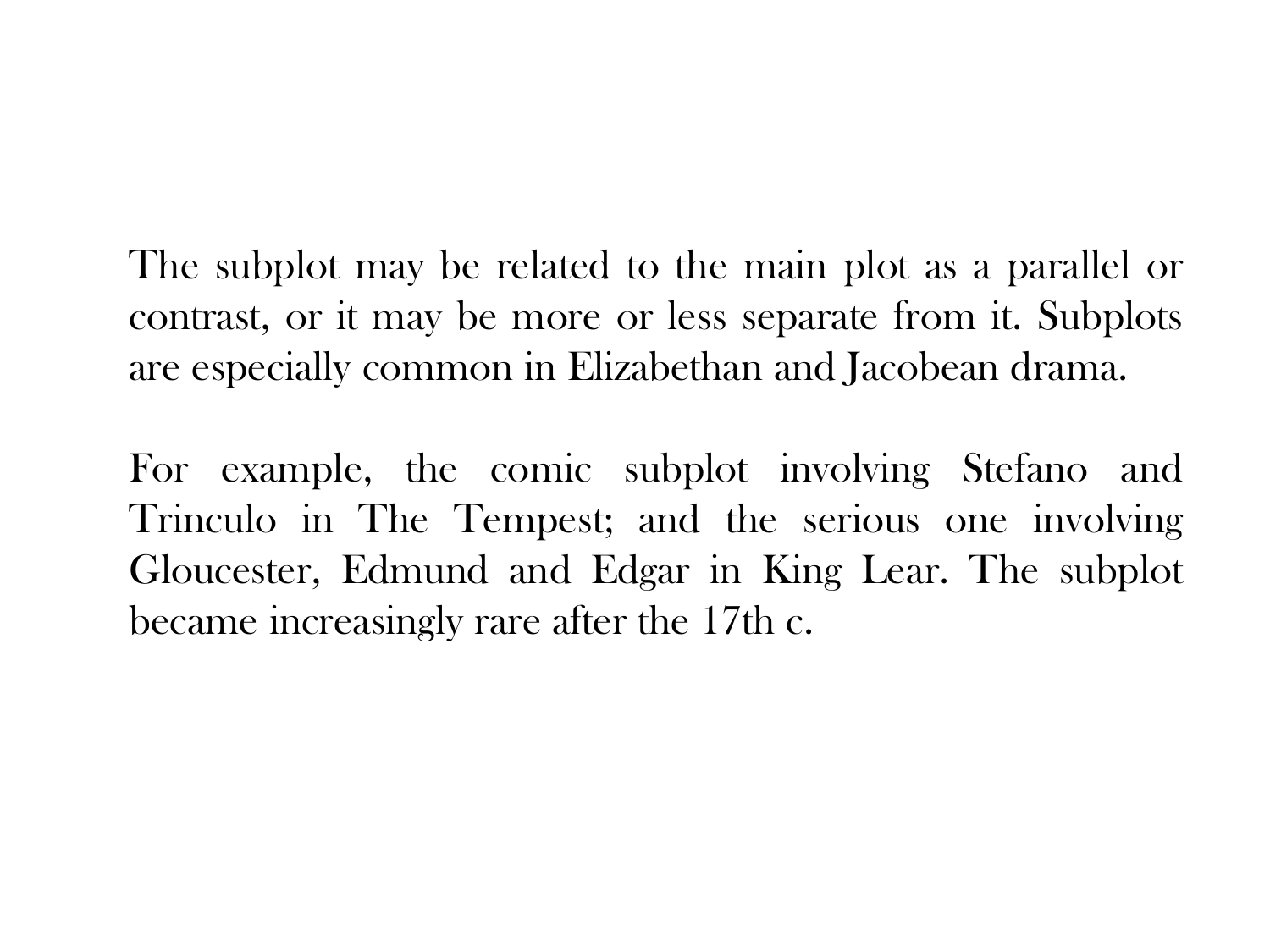## Anti-hero or anti-heroine:

a central character in a dramatic or narrative work who lacks the qualities of nobility and magnanimity expected of traditional heroes and heroines in \*ROMANCES and \*EPICS.

A 'non-hero', or the antithesis of a hero of the oldfashioned kind who was capable of heroic deeds, who was dashing, strong, brave and resourceful.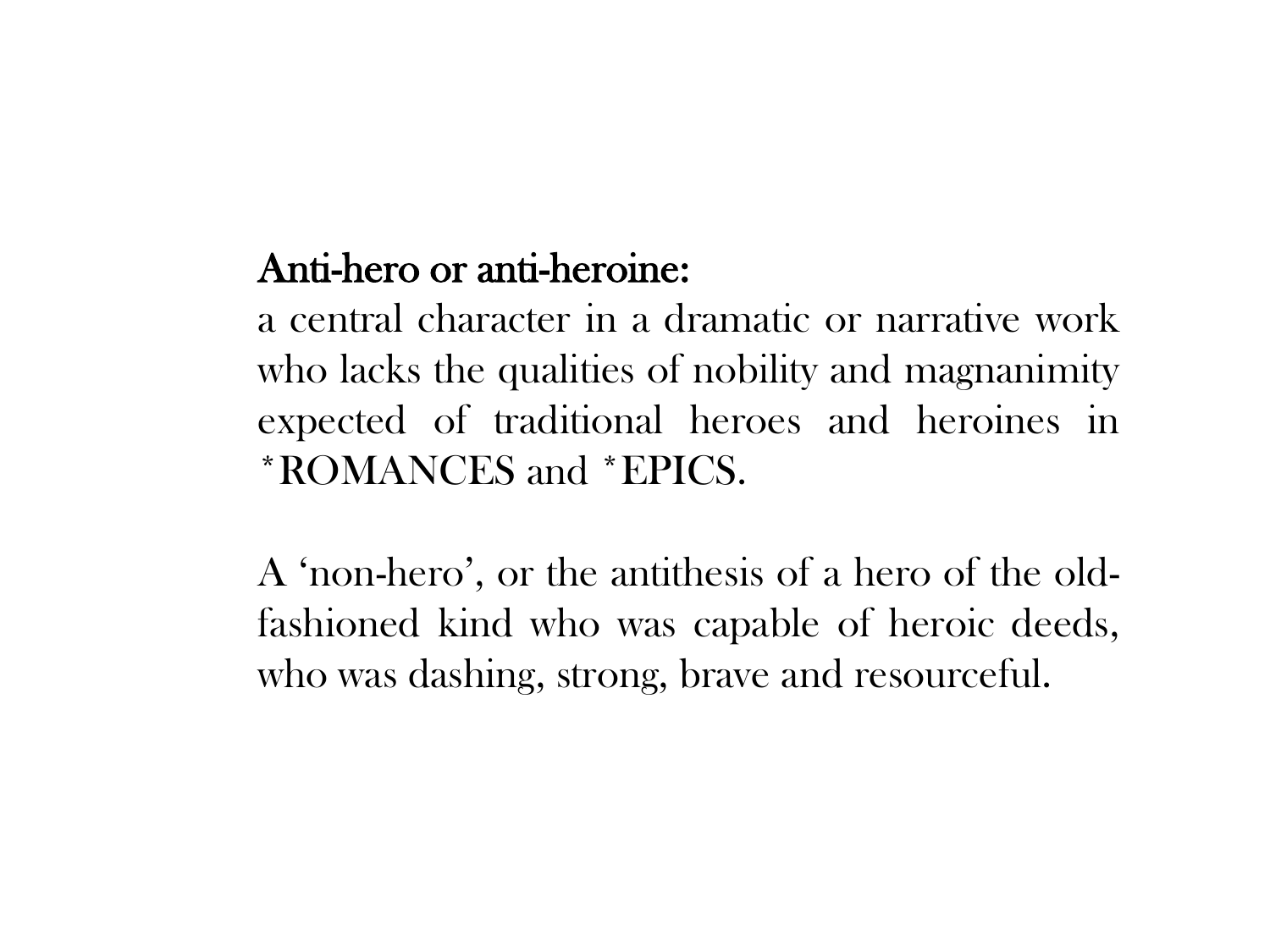The anti-hero – a type who is incompetent, unlucky, tactless, clumsy, cack-handed, stupid, buffoonish – is of ancient lineage and is to be found, for instance, in the Greek New Comedy

Unheroic characters of this kind have been an important feature of the Western \*NOVEL, which has subjected idealistic heroism to \*PARODY since Cervantes's Don Quixote (1605).

Flaubert's Emma Bovary (in Madame Bovary, 1857) and Joyce's Leopold Bloom (in Ulysses, 1922) are outstanding examples of this antiheroic ordinariness and inadequacy.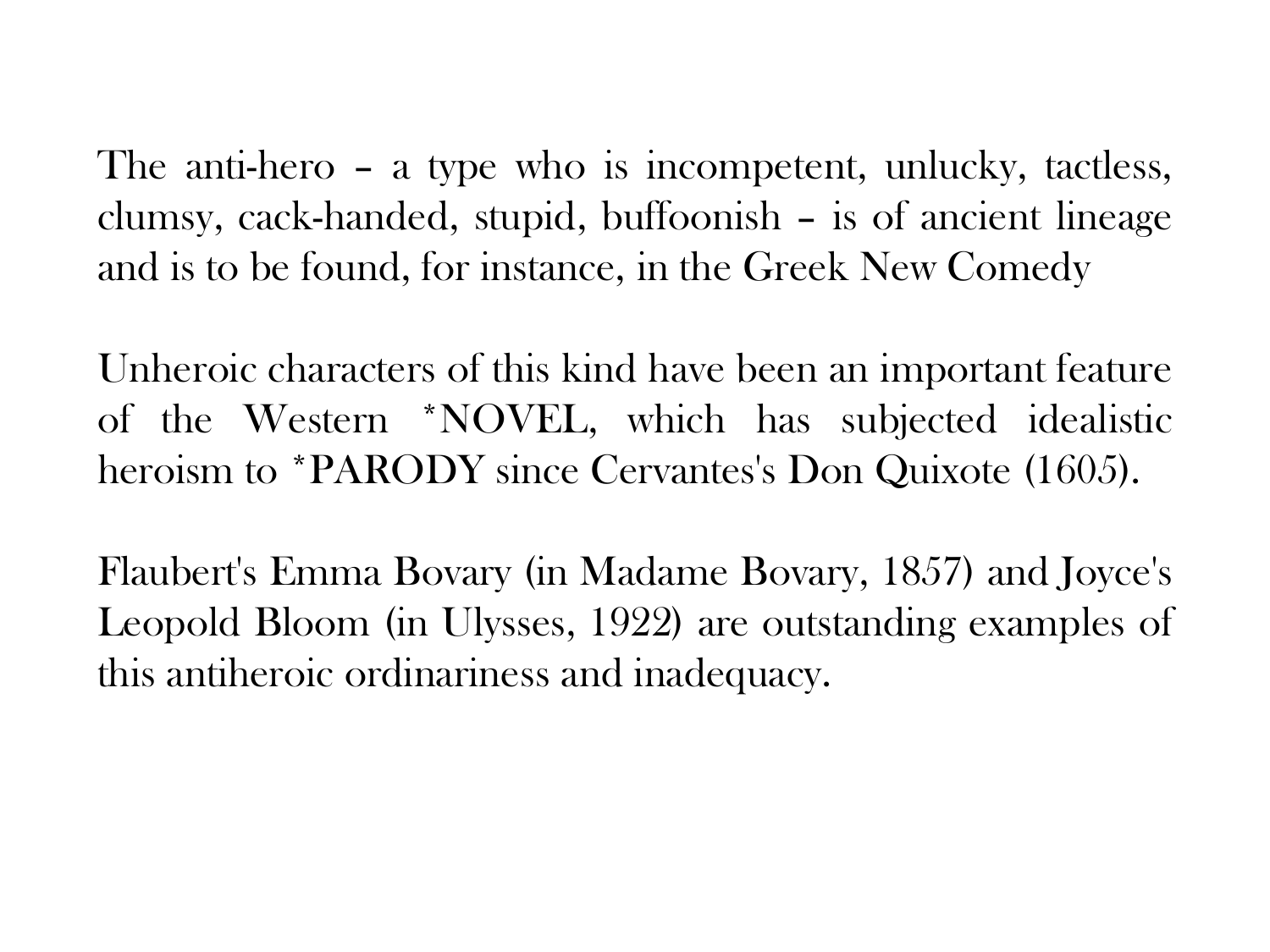The anti-hero is also an important figure in modern drama, both in the theatre of the ABSURD and in the TRAGEDIES of Arthur Miller, notably Death of a Salesman (1949). In these plays, as in many modern novels, the PROTAGONIST is an ineffectual failure who succumbs to the pressure of circumstances. The anti-hero should not be confused with the ANTAGONIST Or the VILLAIN.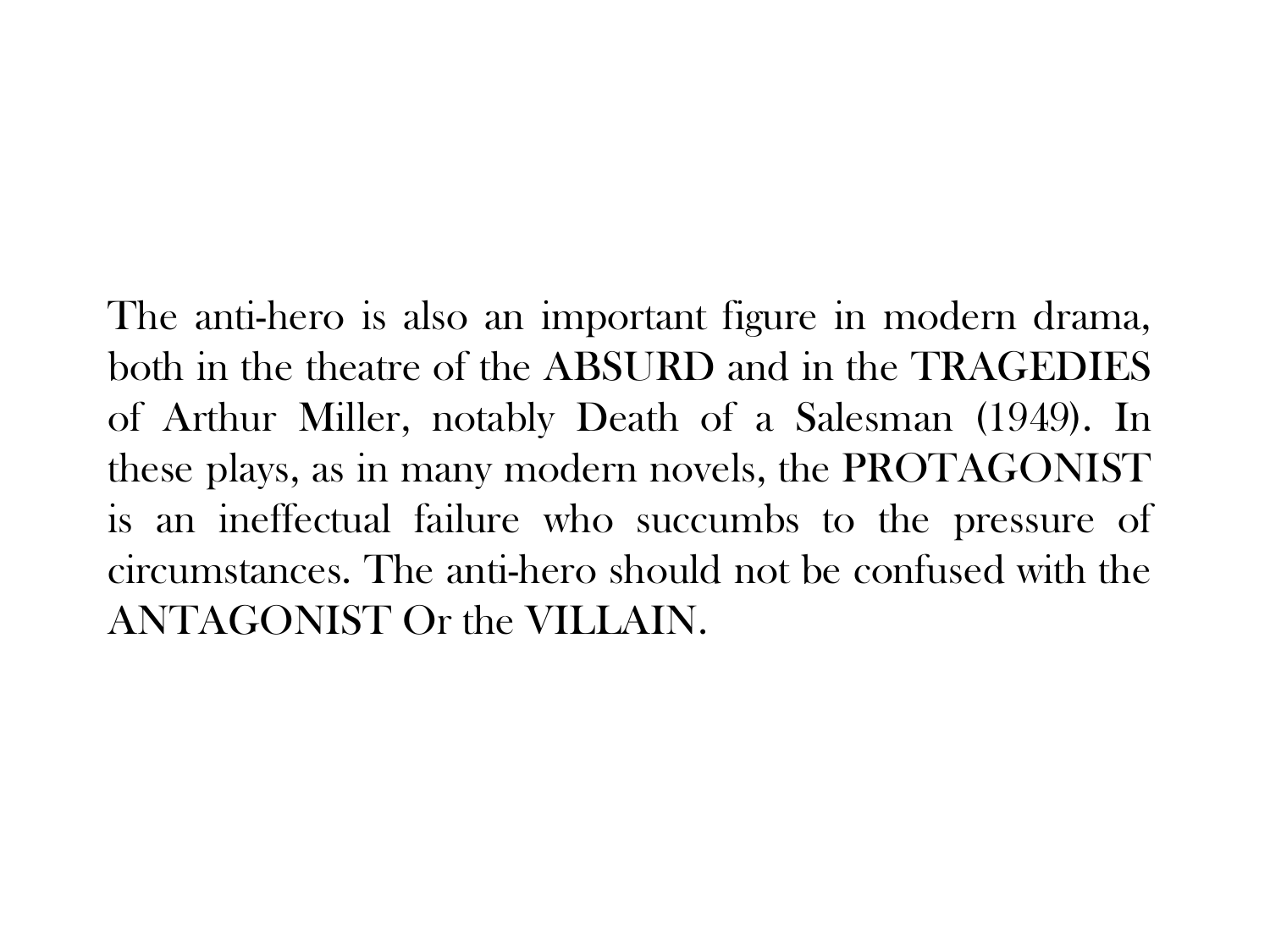### Intrigue

An older term for the PLOT of a play or story, or for its most complicated portion. In another sense closer to modern usage, the term may also refer to the secret scheme ('plot' in the other sense, as conspiracy) that one character or group of characters devises in order to outwit others.

Much European comedy of the 17th century is based on complex plots about plotters, and is sometimes called the comedy of intrigue, especially where intricacy of plot overshadows the development of character or of satiric theme.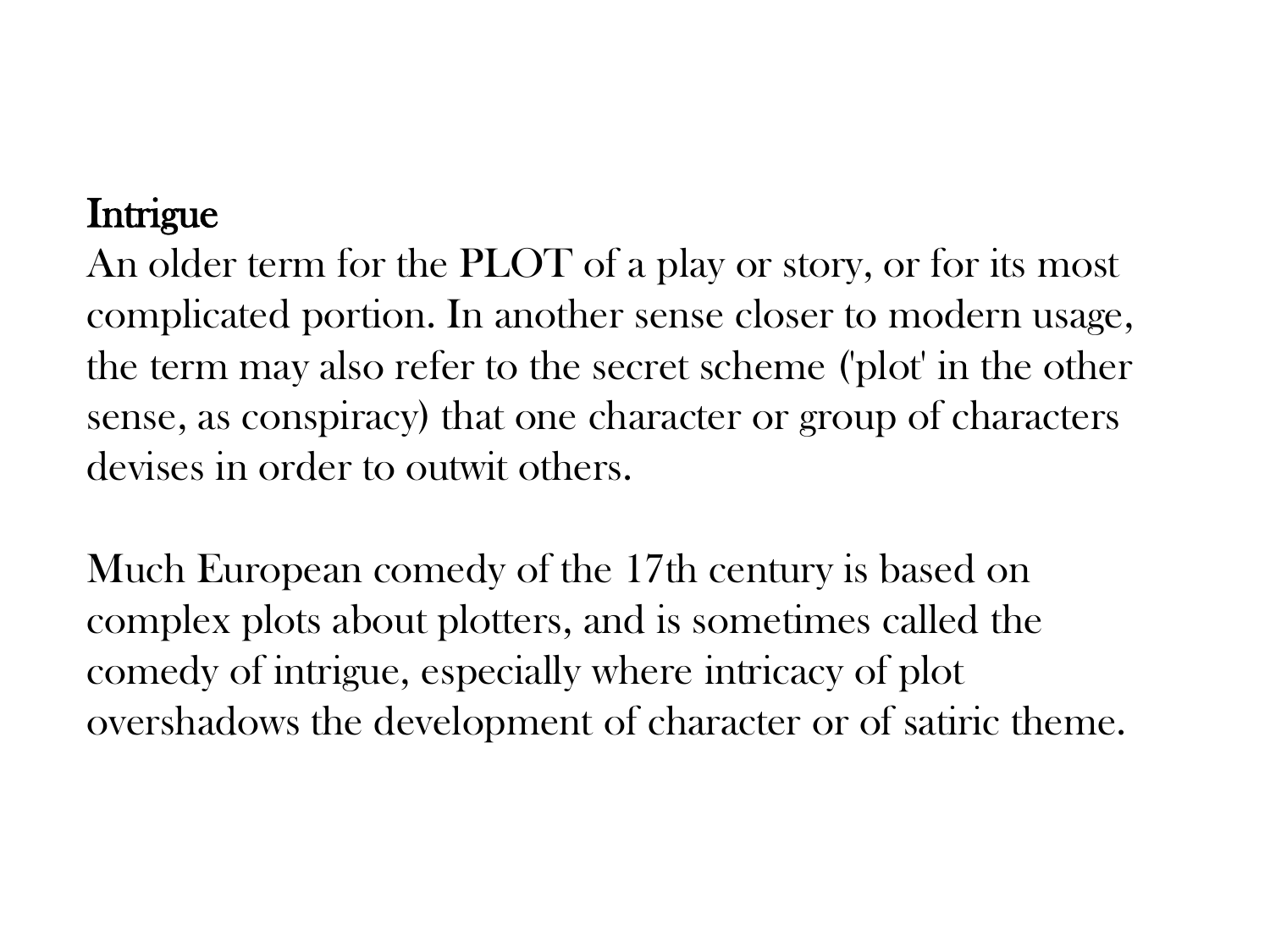### **Catharsis**

According to the Aristotle it is the effect of 'purgation' or 'purification' achieved by tragic drama.

Our subjective, potentially morbid, emotions are extended outward, through pity for the tragic hero, in an enlargement, a leading out, of the soul. So tragedy moves us towards psychic harmony

Therefore, the tragedy having aroused powerful feelings in the spectator, has also a therapeutic effect; after the storm and climax there comes a sense of release from tension, of calm.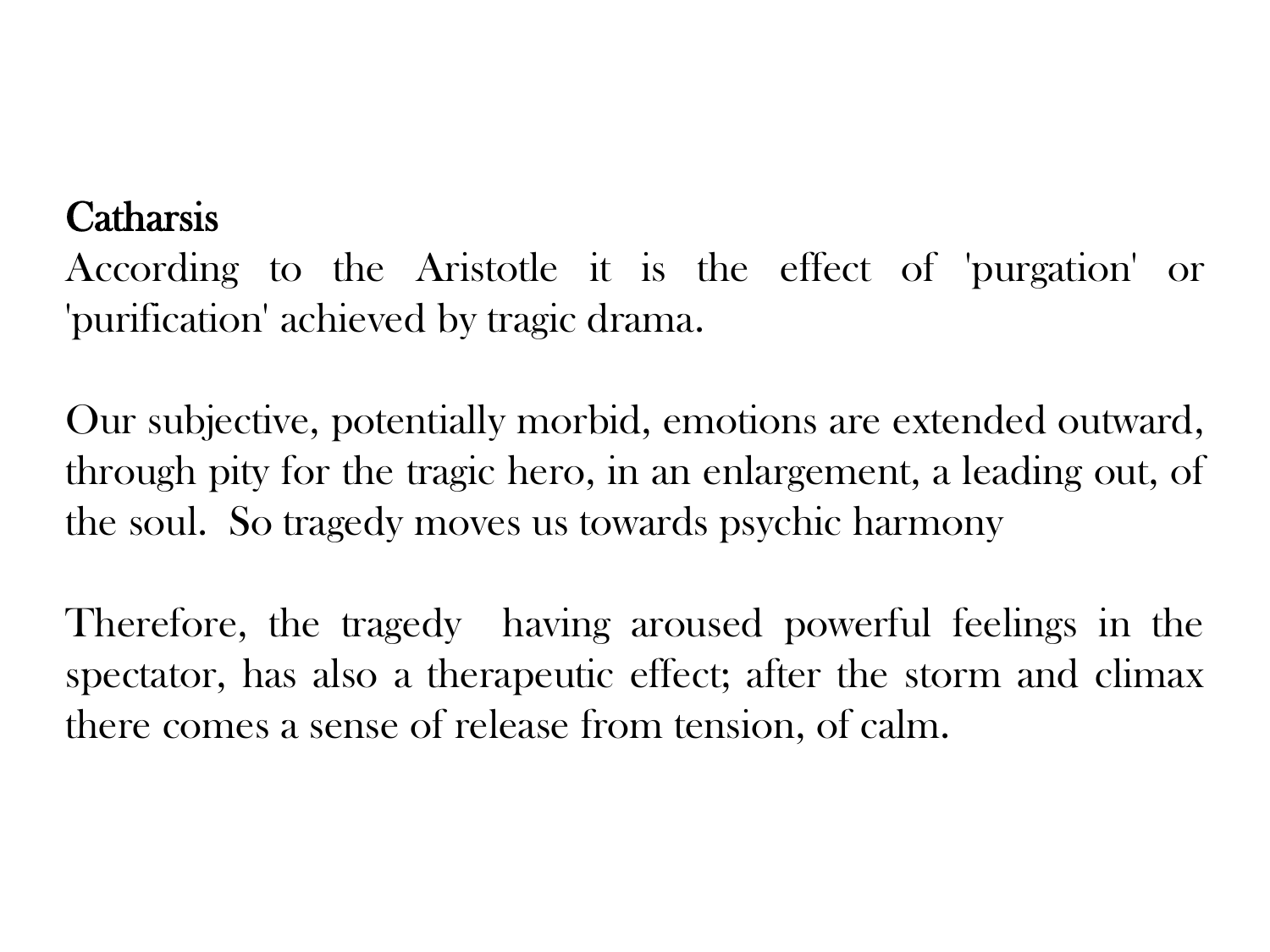## Three Dramatic Unity:

The theory of three dramatic unity is based on the theory of Aristole given in Poetics.

Unity of times means that the time over which the plot is spread and that occupied in its representation on stage should be same or approximately same. It may not be beyond one day.

The unity of action makes a double provision the plot either be purely tragic or purely comic but not a mixture of two. Also there should no sub-plot or episodes unconnected with main theme to ensure verisimilitude.

The unity of place should coordinate with the unity of time. if the play must limit itself to events that cover only a few hours, it must confined to one place. The scene must be manageable with a short span of time allowed to the action of the plot.